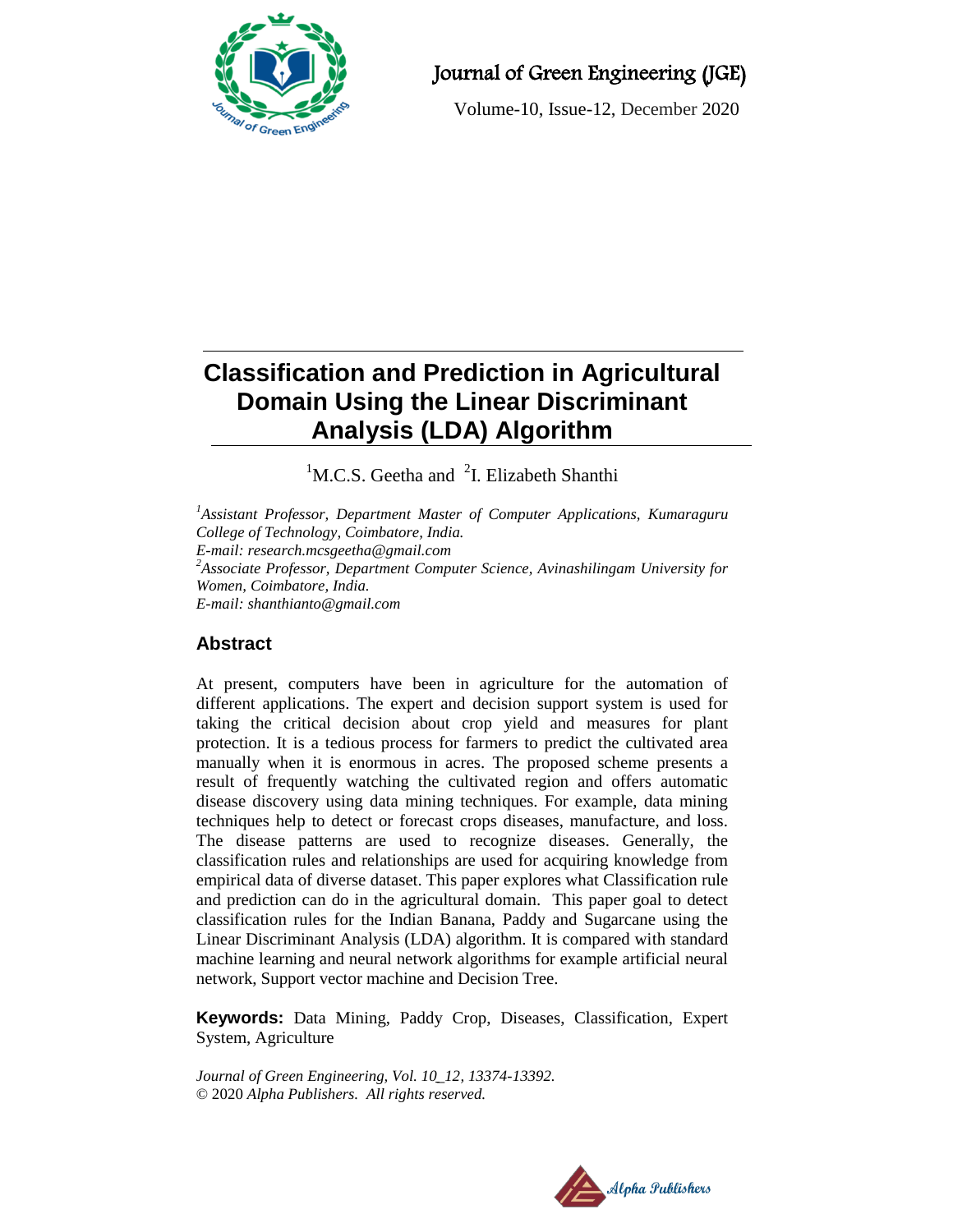#### **1 Introduction**

Agriculture being the backbone of economic improvement of the country, the farmers need to monitor the crop for optimum yield per year periodically. Agricultural production, its quality and quantity are greatly affected by various crop diseases [1].

The information about new varieties of the crop is very much useful to farmers for the decision-making process in adopting the varieties that will improve production. Sometimes, the new types can use the farmer's resource outlays as such without any change. The information is essential to both farmers and seed sellers and must be precise. Data mining is the taking out of useful knowledge from unknown data of enormous databases. This helps to predict future behaviour to take proactive knowledge-based decisions [2].

Linear Regression model produces output for different information and tests the model based on mathematical relationship intrinsic to previous dataset history. This model predicts the yield despite the limitation of the agriculture field with sparse and incomplete data [3].

Various technologies, tools and algorithms strengthen the agricultural study, which is very important for the increase in economic income. One such technique is data mining which is used to analyze, evaluate and derive patterns and knowledge from predicting the findings. The prediction results are used for further research to improve production [4].

The term *Knowledge Discovery in Databases (*KDD) is utilized to take out knowledge from huge databases and apply in data mining methods. Many researchers have applied machine learning patterns, statistics and pattern recognition to solve the problems in agriculture. The data can be of symbolic or numeric and also both. The machine learning schemes can derive relationships between the data and statistically analyzed to bring out its significance [5].

The data mining techniques are of predictive and descriptive where again the predictive type is distinguished into classification, regression and time series. These techniques highly support the prediction of yield and crop diseases [6]. It is also used to study crop and soil management. This paper describes four machine learning algorithms Bayesian Network, Neural Network, MLR (Multiple Linear Regression), and SVM (Support Vector Machine) used for various cases. Based on the forecast and prediction, disease control measures are taken to avoid loss in crop production [7].

The disease is predicted based on the symptoms and reactions shown by the systems. This automatic disease prediction and control systems are of significant concern for the scientists for improvement in agriculture [8]

The remaining of paper is structured as follows: Related Work provides in Section 2, the Materials and Methods provides in Section 3, Section 4 provides the proposed method for crop yield forecast,

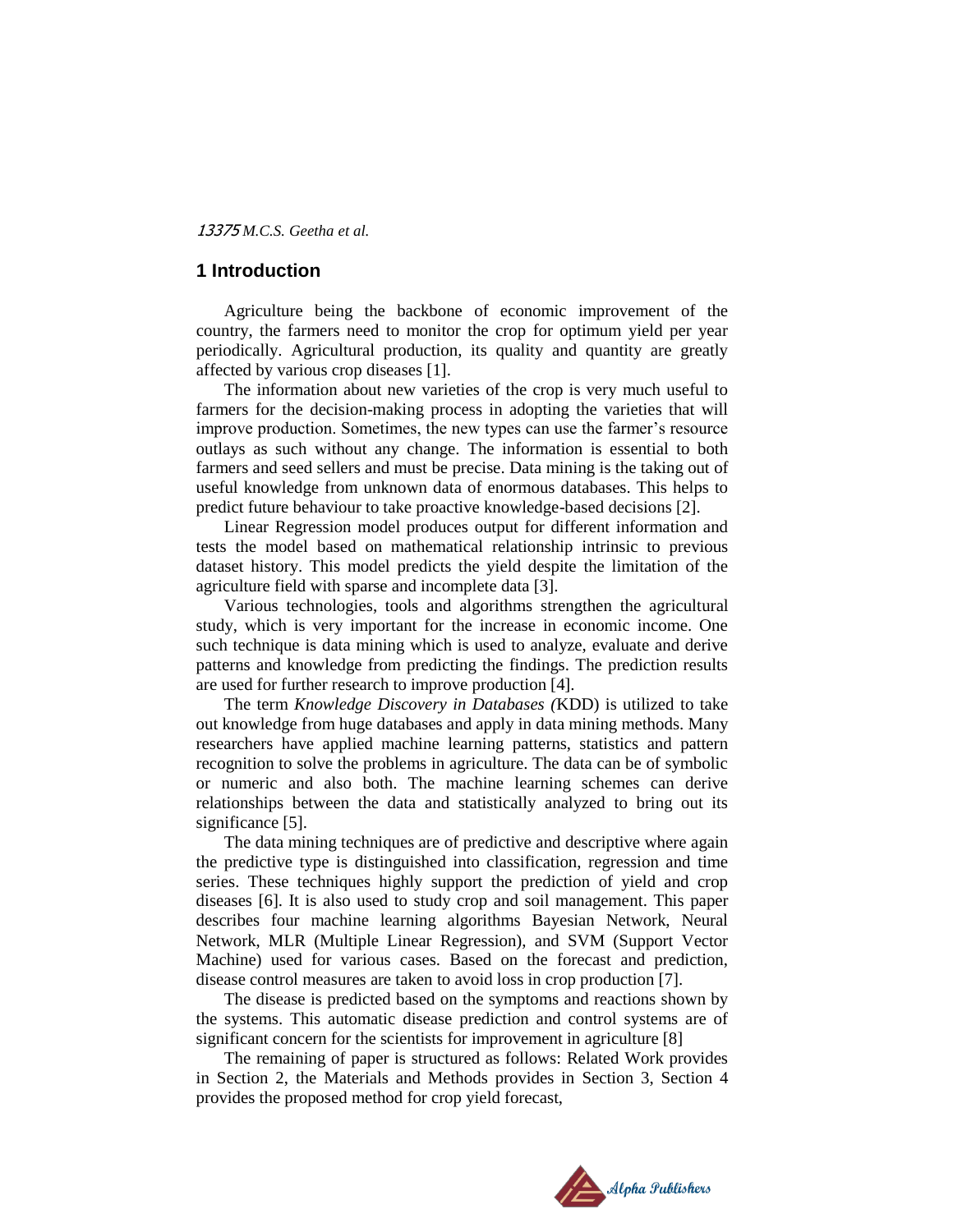Section 5 explains the Result & Discussion of three crops and Section 6 presents the Conclusion of the work.

Machine learning is defined as learning process from the environment and study of a system without any specific program which is then used to improve system performance. The learning methods are of following types

1) Supervised learning: The learning process uses prior knowledge as input and produces the output pattern. This is called self-supervised learning.

2) Unsupervised learning: There is no prior knowledge to check the output patterns and called an unsupervised study.

3) Reinforced learning: It is of both supervised and unsupervised learning where knowledge is used for checking whether the output is correct or incorrect [9].

# **2 Related Work**

Cora B. Perez-Ariza et al. [10] uses Bayesian Network for the prediction of disease on coffee farming so that measures can be taken for improving the yield. In [11], classification is used to classify disease in leaf. The k-NN algorithm is utilized for forecasting the noisy input and used to predict the classes.

In [12], the system uses an image process for studying the disease of two plants, grapes and wheat. Backpropagation (BP) networks are used to classify diseases. On using principal component analysis (PCA), the expectation exactness and fitting precision are achieved as 100%. The same study is done on decreasing the principal component of the element where the forecast precision is 100% for grapes and wheat, and expectation exactness is 97.14% for grapes and 100% for wheat.

In [13], the author used artificial neural networks (ANNs) to extract patterns from multivariate data with complex relationships and without any prior assumptions. The author in [14] used Adaboost  $\&$  RF and enhanced the precision of feeble classifiers. Similarly, at [15], the author utilized NN, SVM, and DT classifiers and achieved better prediction accuracy than KNN and GNB.

Uno et al. [16] used an ANN for a sample of the corn field. The crop was studied for different weed control methods under different amount of nitrogen usage. The author compared the ANN system with step-wise multiple linear regression (SMLR), and the prediction root mean squared error rate obtained as 20%.

El-Telbany and Warda [17] applied the decision tree using C4.5 algorithm for classifying the diseases affecting Egypt rice variety. They used seven attribute data for collecting the dataset. The attributes are selected based on entropy and gain. The C4.5 is compare with ANN algorithm also the precision attained is 97.25% and 96.4%, respectively

The author Diriba and Borena [18] used the classification algorithm for predicting the crop production in Ethiopia. The dataset was obtained from the research department of Ethiopia with eleven agronomic attributes.

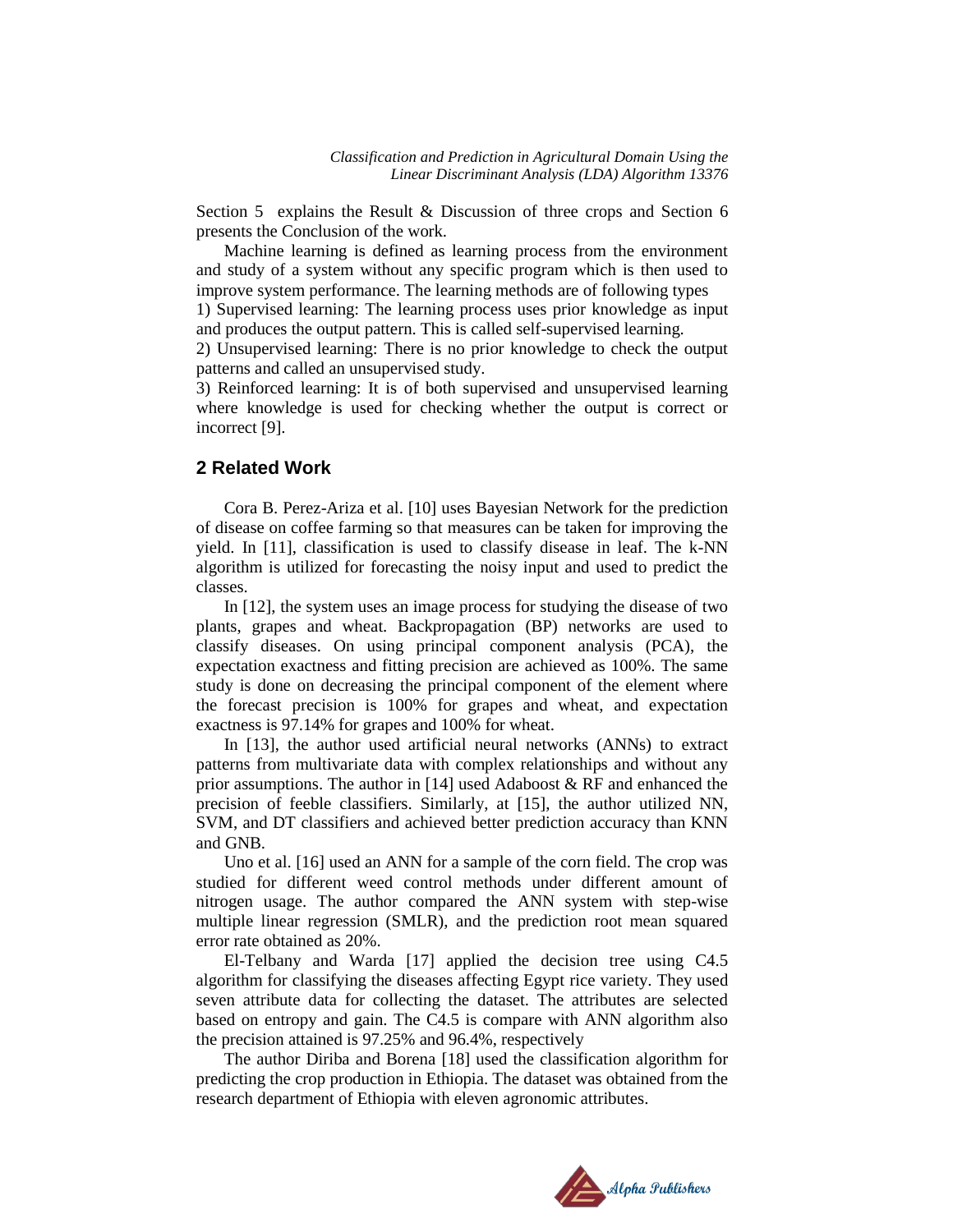The amount of fertilizer is found to influence the crop yield. The study was done using classification algorithms as j48, REPTree, and random forest. The prediction accuracy obtained was 83%.

Ashwinirani et al. [19] studied the yield of sugarcane using C4.5 and PCA classifier. The yield is predicted using weather data along with some basic parameters of cultivation.

Veenahadri et al. [20] used a C4.5 for the study of the soya bean yield in Bhopal district with parameters like environmental factors such as humidity, rainfall and temperature are considered rather than agricultural factors. The decision tree for high and low yield is obtained. On using Kmeans 90% prediction accuracy and on using kNN classifiers, 76% prediction accuracy was collected.

#### **3 Materials and Methods**

Classification is one of the data mining techniques to group or classify the data into predefined label or taxonomies. It is used to predict the class under which a data record falls correctly. In the agricultural field, it is mostly used to predict crop yield or loss. The following are the introduction to various classification algorithms.

Decision Tree (DT) classifier is a tree structure form. The tree nodes are fixed as attributes which are linked to from the tree. The links are used to set split points using entropy and information gain of the attributes calculated for each node. The nodes are repeatedly split at the end of which each node belongs to the single class label [21].

C4.5 [22] is a classification algorithm by Ross Quinlan as an expansion of Quinlan's previous ID3 algorithm. The algorithm traverses top-down induction of the tree. The user provides the training set based on which the testing set is classified. At each node, the attribute is tested when root specifies the attribute to be started with for classification. The leaves decide the final classification classes. The attribute to be chosen for the test is decided based on an information-theoretic heuristic test that minimizes the entropy. The proportion of the positive (p) and negative cases (q) at each node is calculated using the formula

#### $-\text{plog}_2\text{p} - \text{qlog}_2\text{q}$

C4.5 can create tree effectively with more predicting power with a prediction error rate of 1.5% on test data

Support vector machines (SVM) are a statistical method with strong hypothetical base and high optimization capacity. The technique enhances generalization capacity despite various issues of machine learning model such as local minimization, dimensionality problem, over fitting and nonlinear points. The SVM classifies the feature vectors which are expressed in the plane that separates the classes as per the plane maps.

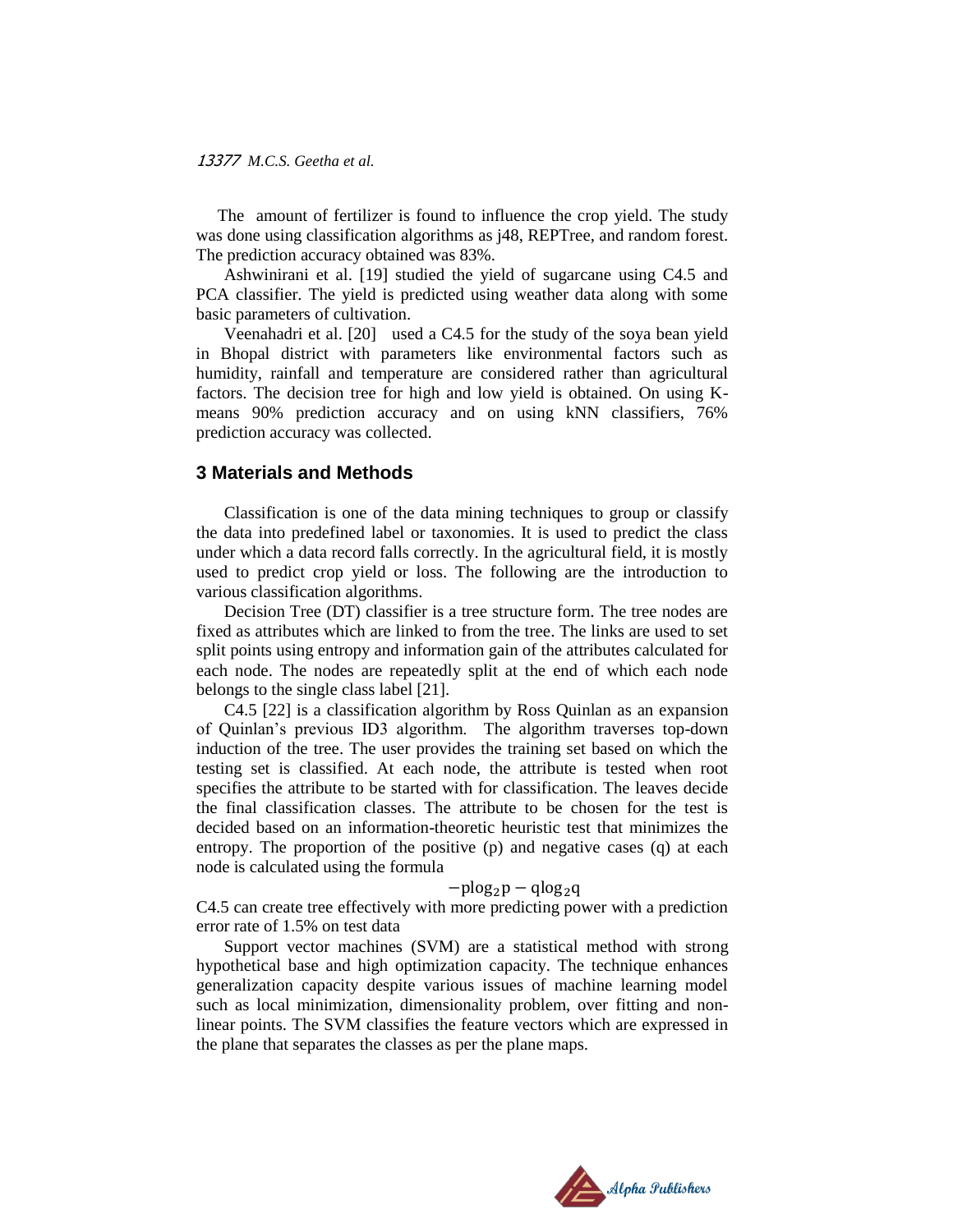The SVM is advantageous than other methods in handling high dimensional dataset with robustness and flexible in fitting the feature vectors with non-linear relationships [23].

The neural network is a classifier that maps the information into the correct class label by learning the weights of the feature in feature space. The weight trained is utilized to forecast the class of experiment instance. It works on three-layers such as input, hidden and output layer. The amount of input vector patterns represents the amount of neuron at the input layer. The hidden layer uses a sigmoid function for the process, and neurons at an output layer correspond to output class labels [24]. In [25,27] the authors discussed about discovering malevolent URLs based on binary classification using ada boost algorithm and also they have analyzed the digital DNA sequencing engine for ransomware discovery based on ML. The analysis of diabetic retinopathy based on multi-level set segmentation algorithm with feature extraction based on SVM with choosy features [26]. Choice of best hyper-parameter values of SVM for sentiment analysis utilizing natureinspired enhancement techniques was discussed in [28]. A proficient apriori algorithm for recurrent pattern mining based on mapreduce at healthcare data was proposed in [29-30].

# **4 Proposed Linear Discriminant Analysis for Crop Prediction**

In this research, the classification step for predicting the classes is performed by using decision tree induction algorithm, which is a top-down approach. The nodes hold splitting criteria, and edges represent test outcomes. The leaves are the classification results with class labels. In the proposed system, based on crop agronomic and meteorological parameter, the three-class labels are low, medium and high yield.

Discriminant analysis is a classification technique used to analyse the research data when two or more group or cluster is known based on which further group is classified. The method is suitable when the reliant variable is categorical; also the predictor variable or autonomous variable is an interval type.

Discriminant analysis is similar to regression analysis which finds the relation between the predictor and dependent variable with which the predictor variable value is calculated. Logistic regression is a two-class classification problem that works like the least square regression. The discriminant analysis creates a maximum difference between the groups. This is extended as a Linear Discriminant Analysis (LDA) for the multi-class classification problem.

# *4.1 Representation of LDA Models*

LDA assumes that data is Gaussian type, which when the variable is

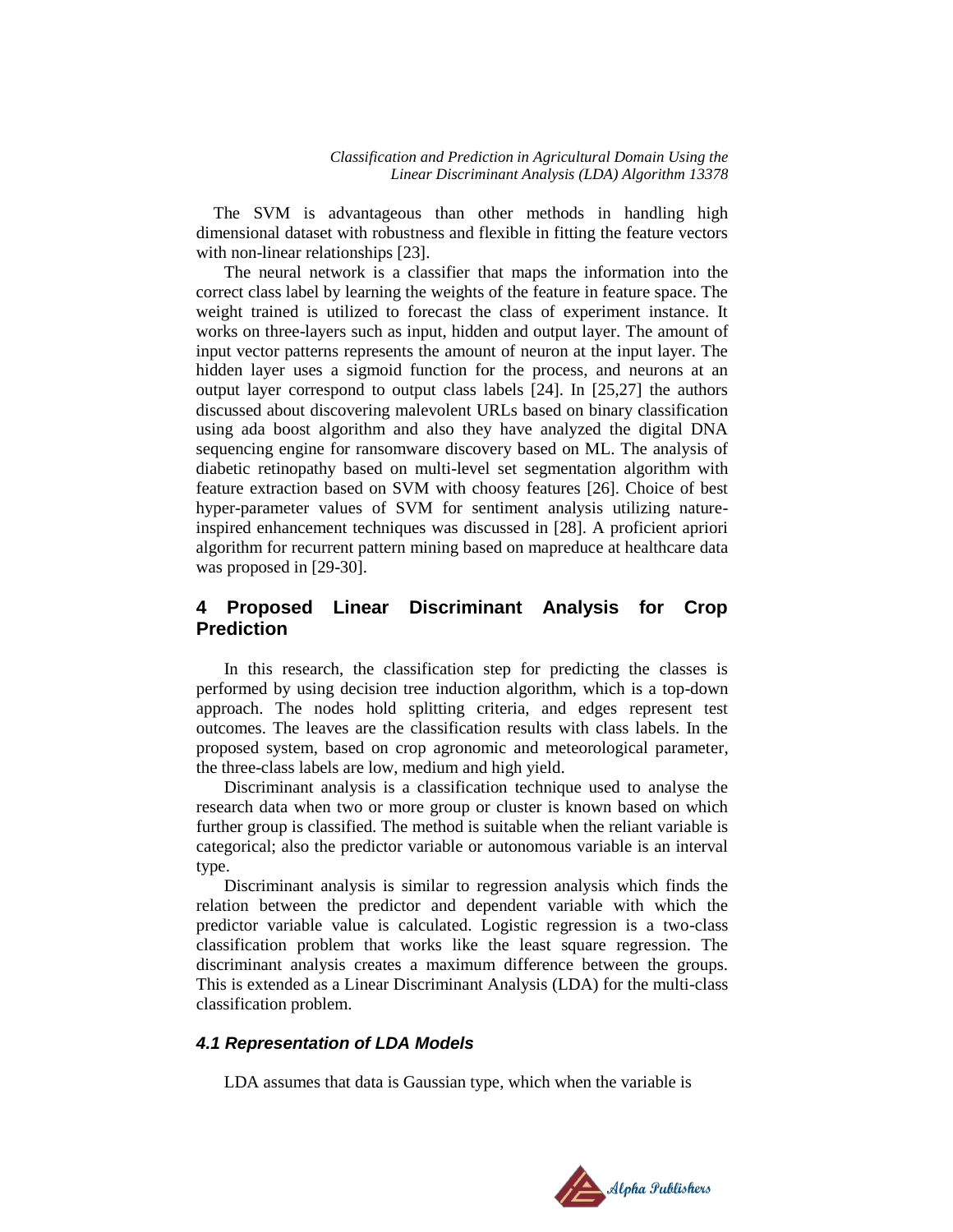single, there is mean and variance for each class. But when there is multiple variable, each class will have means and covariance matrix. Each variable form the bell shaped curve while plotted.

Each variable has some variance. The value of the variable varies by the same average from the mean. LDA estimates mean and variance for data of each class. The mean  $(m)$  of each input  $(x)$  for each class  $(y)$  is given by dividing the sum of values by the total number of values as follows

 $my = 1/ny * sum(x)$ 

where ny is the number of samples with class y.

The variance is given as an average of squared difference of each value and mean. It's given as follows

$$
\Sigma^2 = 1/(n-y) * sum ((x-m)^2)
$$

Where  $\sum^2$  is variance across all inputs x, n is the number of instances, y is the number of classes and m is mean of x.

#### *4.2 Creating Forecast with LDA*

LDA predicts the class of new inputs by calculating the probability of belonging to each class. The maximum probability is given as the output class. The probability is evaluated using Baye's theorem as followed. The probability that a data belong to the class  $(y)$  for the given input  $(x)$  is given as

 $P(Y=x|X=x) = (Ply * fy(x) / sum (P|| * f(x))$ 

Where Ply is the base probability of class (y) observed from training data. This is the prior probability and is given as

 $Ply = ny/n$ 

The  $f(x)$  is the estimated probability of x belonging to a class and is an estimate using Gaussian distribution function. The discriminant function as classification output is given as

 $\text{Dy(x)} = x * (my/\Sigma^2) - (my^2/(2 * \Sigma^2))$ 

Dy(x) is the value for the class y when x is given input, my, Ply and  $\Sigma^2$ are estimated from the provided data.

The calculation of discriminant function is involved in the stepwise algorithm of LDA shown below

#### *4.3 Steps of LDA Algorithm*

Step 1: Input the sample or training data and test data Step 2: Find prior probabilitie pi of expected class with population  $\pi$ i Step 3: Linear discriminant analysis is done for homogenous variancecovariance matrices Step 4: Find the conditional probability density functions  $f(X|\pi)$ . Step 5: Compute discriminant functions for classifying the input to known class Step 6: Classify test observations with the group or community

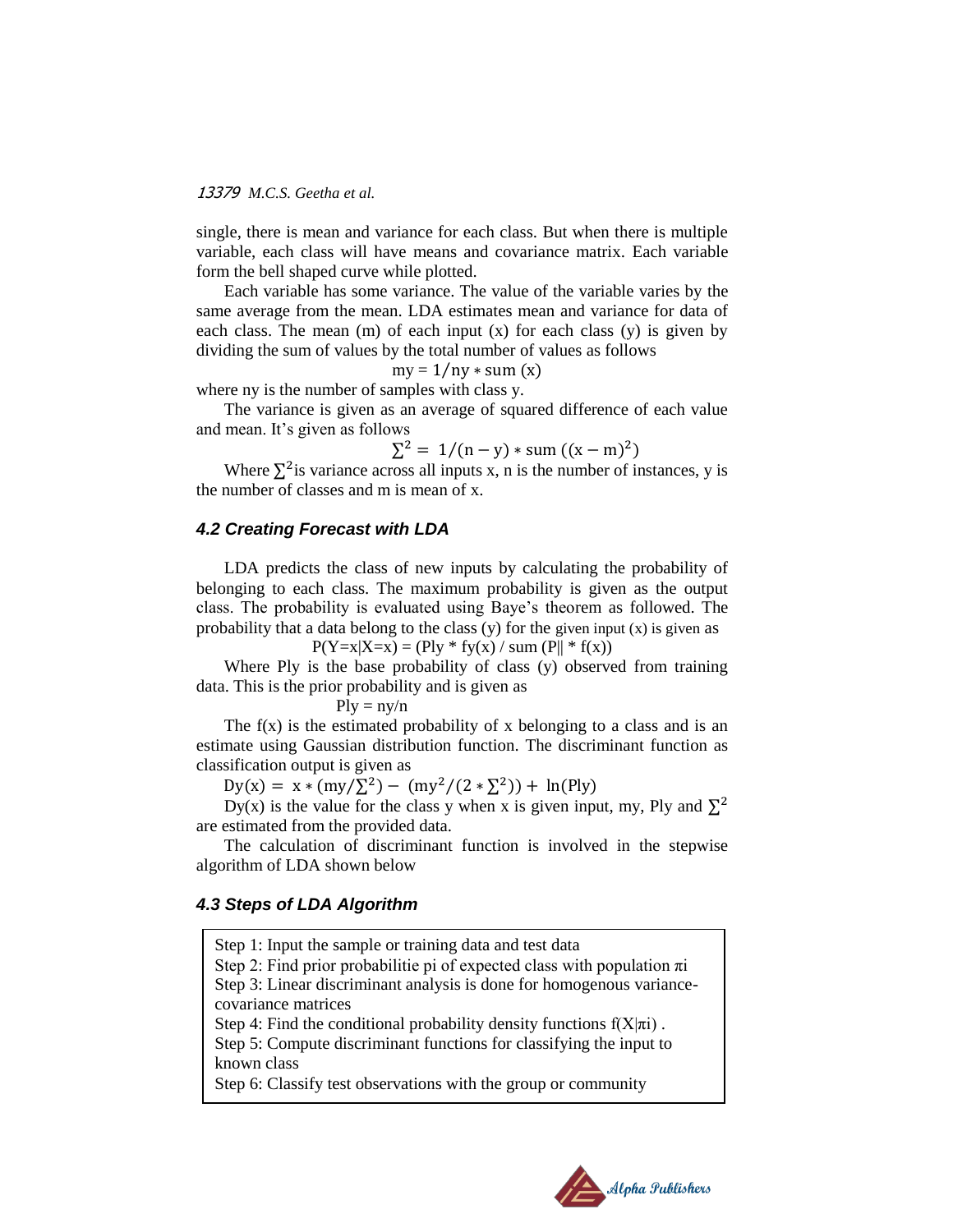The algorithm is explained as follows

Step 1: Training data are grouped with known group memberships.

Step 2: The prior probability Pi gives the expected number of class members with population  $\pi$  with three choices equal prior, arbitrary prior for which  $p1 + p2+p3+...+pn = 1$  for n instances and estimated prior given as pi  $=$  ni  $*$  N where ni is number of observation and N is the total number of observation

Step 3: Using Bartlett's test variance-covariance matrices are found for applying

Step 4: With the following four assumptions that

i) Data from group i will have a common mean vector,

ii) Data from a group will have a common variance-covariance matrix,

iii) Each subject are sampled independently and

iv) The data are multivariate with normal distribution, the conditional probability density function is estimated

Step 5: Discriminate function is estimated to classify the new data into one of the known class

Step 6: Classify the test data with the community it falls

# **5 Results and Discussion**

The training and testing data of 100 instances each for the banana, paddy and sugarcane are taken as input dataset, and the proposed linear discriminant analysis algorithm is compared with a ANN, C4.5 decision tree, and SVM techniques. The results and the description of the Banana are explained here. Initially, Six attributes named as Q1, Q2, Q3, Q4, Q5 and Q6 are considered. Each attribute represents five symptoms. The illustration is shown below for the Q1

1) Yellowing of a lowermost leaves opening from edge to midrib of the leaves

2) The yellowing enlarges upwards, also ultimately, heartleaf unaccompanied leftovers green for for a moment, also it is affect.

3) The leaves smash close to the base also dangle approximately pseudostem.

4) Longitudinal dividing of pseudostem.

5) Premature symptom appears on a third leaf from the top.

The sample Disease Names taken for the research is given below

- Anthracnose
- Banana bract mosaic virus
- Banana\_streak\_disease
- Bunchy\_top/curly\_top
- Infectious\_chlorosis

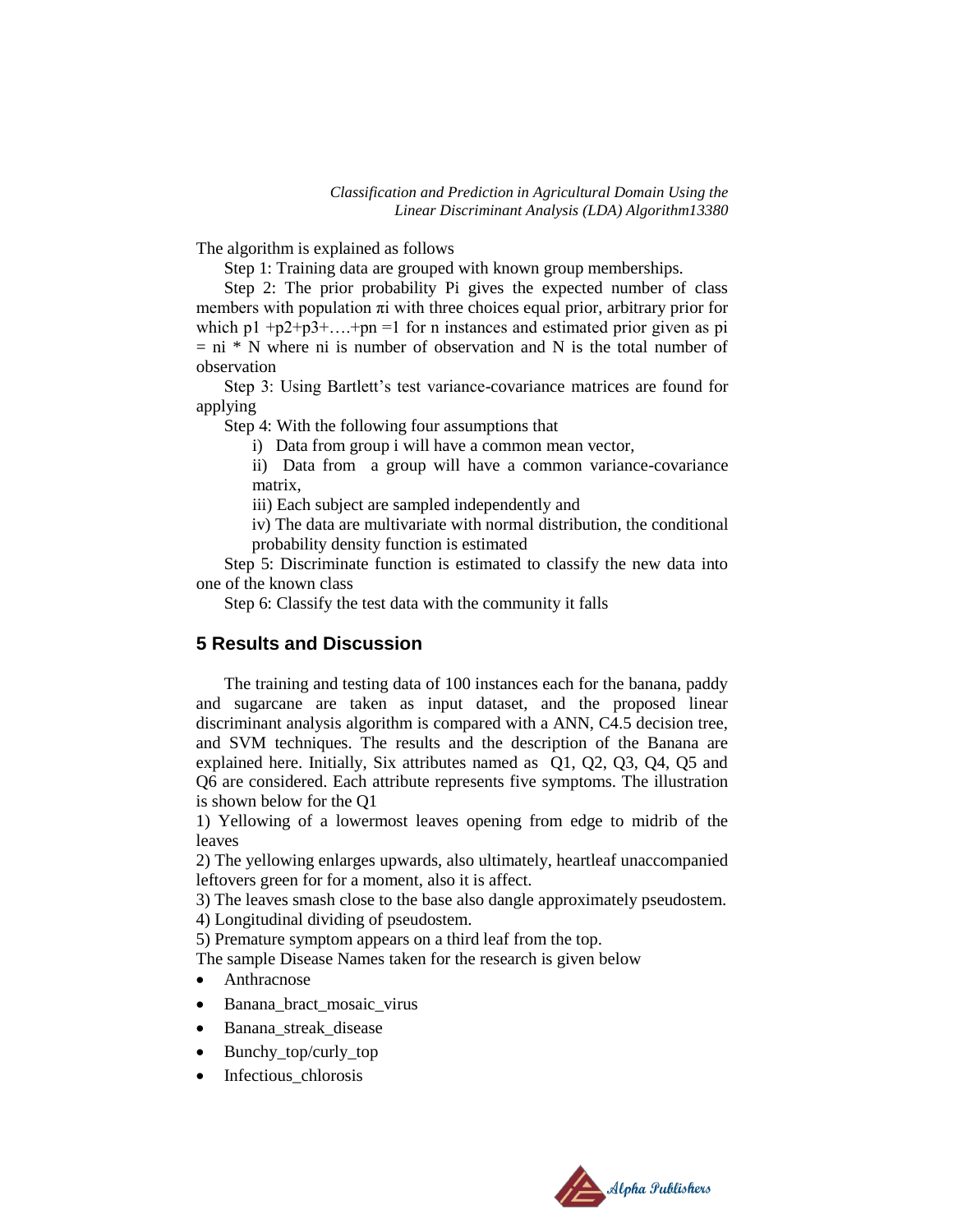- Moko\_disease/bacterial\_wilt
- Mycosphaerella\_leaf\_spot\_sigatoka
- Panama\_wilt
- Tip\_over\_or\_bacterial\_soft\_rot
- Moko\_disease/bacterial\_wilt

The Sample of 100 instances is taken as Training data for the banana. The below-mentioned values are taken as Q1, Q2, Q3,Q4,Q5, Q6, and the disease name are shown in Table 1.

|                | <b>Attributes</b> |                |                |                |   |                                   |
|----------------|-------------------|----------------|----------------|----------------|---|-----------------------------------|
| Q              | Q                 | Q              | Q              | Q              | Q | Disease Name                      |
|                | 2                 | $\mathcal{R}$  | 4              | 5              | 6 |                                   |
| $\mathfrak{D}$ | 5                 | 4              | 1              | 3              | 5 | Panama wilt                       |
| 3              | 2                 | 4              | 1              | 5              | 2 | Banana_streak_disease             |
| 5              | 1                 | 5              | 1              | 1              | 3 | Anthracnose                       |
| 1              | $\overline{2}$    | $\overline{c}$ | 5              | $\overline{c}$ | 3 | Moko disease/bacterial wilt       |
| 3              | 4                 | 3              | 5              | 4              | 4 | Anthracnose                       |
| $\overline{c}$ | 5                 | $\mathfrak{D}$ | 1              | 4              | 4 | Tip_over_or_bacterial_soft_rot    |
| 3              | 1                 | 1              | 5              | 1              | 1 | Infectious_chlorosis              |
| 1              | $\overline{2}$    | 4              | 5              | 4              | 4 | Anthracnose                       |
| 5              | 4                 | 3              | 3              | 4              | 3 | Anthracnose                       |
| 1              | 4                 | 5              | 3              | 5              | 4 | Banana_bract_mosaic_virus         |
| 4              | 4                 | 1              | $\overline{2}$ | $\overline{2}$ | 3 | Infectious_chlorosis              |
| 3              | 1                 | 4              | 3              | 1              | 1 | Mycosphaerella_leaf_spot_sigatoka |
| 4              | 2                 | 1              | 3              | $\overline{2}$ | 2 | Tip_over_or_bacterial_soft_rot    |
| 3              | $\mathfrak{D}$    | 4              | 3              | $\mathfrak{D}$ | 3 | Banana_bract_mosaic_virus         |
| 2              | 2                 | $\overline{c}$ | 3              | 3              | 3 | Infectious chlorosis              |

**Table 1** Attributes with the Disease Name

The Table-2 depicts the Banana Training and Testing Error measures.It is compared with C4.5, SVM,ANN and DA algorithms

| Algorithms                | C4.5   | <b>SVM</b> | <b>ANN</b> | DА       |
|---------------------------|--------|------------|------------|----------|
| Noof instances            | 100    | 100        | 100        | 100      |
| Correctly<br>classified   | 54     | 78         | 56         | 100      |
| Incorrectly<br>classified | 46     | 22         | 44         | 0        |
| Kappa Statistic           | 0.4745 | 0.7506     | .5017      |          |
| Mean absolute<br>error    | 0.1194 | 0.1752     | 0.1221     | $\theta$ |

**Table 2** Testing Error Measures for Banana

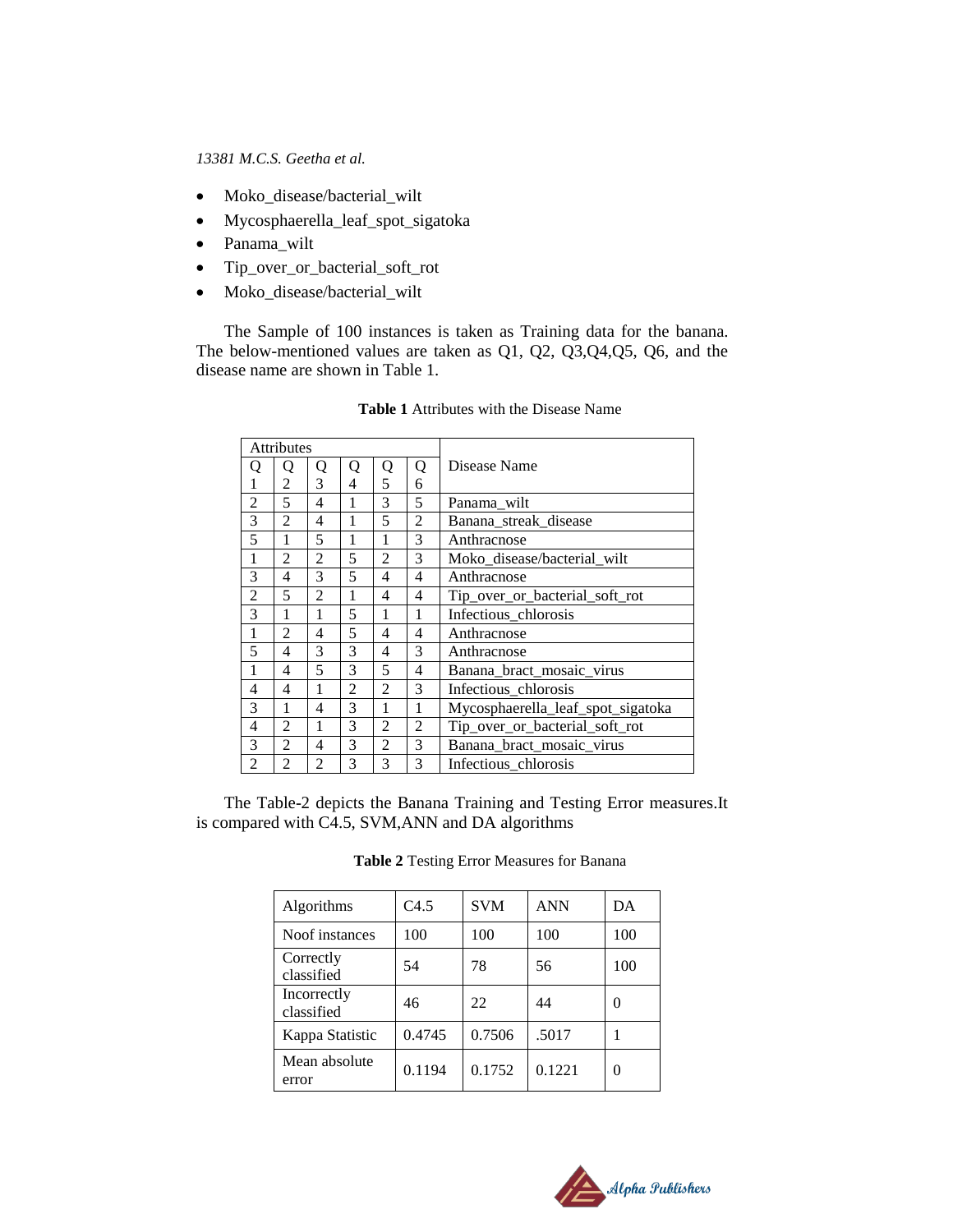| Root mean<br>squared error | 0.2443  | 0.2844 | 0.243   | $\Omega$ |
|----------------------------|---------|--------|---------|----------|
| Relative                   | 60.8323 | 89.279 | 62.2053 | 0.000    |
| absolute error             | $\%$    | 8 %    | $\%$    | 4%       |
| Relative                   | 78.0154 | 90.818 | 77.5849 | 0.000    |
| Squared error              | $\%$    | 2 %    | $\%$    | 9%       |
| Coverage of<br>cases       | 100 %   | 100 %  | 84%     | 100%     |
| Mean rel. region           | 31.2222 | 84.111 | 43.6667 | 11.11    |
| size $(0.95$ level)        | $\%$    | 1%     | $\%$    | 11%      |

*Classification and Prediction in Agricultural Domain Using the Linear Discriminant Analysis (LDA) Algorithm 13382*

The proposed DA algorithm is compared with C4.5, SVM, ANN and the performance metrics are compared with the existing algorithms. The comparision is given in the Table-3

|  | Table 3 Comparitive Measures of Each Technique for Banana |
|--|-----------------------------------------------------------|
|--|-----------------------------------------------------------|

| <b>Algorithms</b> | TP   | FP    | Precision | Recall | F-Measure | <b>ROC</b> |
|-------------------|------|-------|-----------|--------|-----------|------------|
|                   | Rate | Rate  |           |        |           | Area       |
| C4.5              | 0.54 | 0.065 | 0.592     | 0.54   | 0.511     | 0.931      |
| <b>SVM</b>        | 0.78 | 0.029 | 0.792     | 0.78   | 0.777     | 0.967      |
| <b>ANN</b>        | 0.56 | 0.055 | 0.631     | 0.56   | 0.551     | 0.875      |
| DA                |      |       |           |        |           |            |



#### **Figure 1** Execution Time Comparison



 **Figure 2** Accuracy Comparison

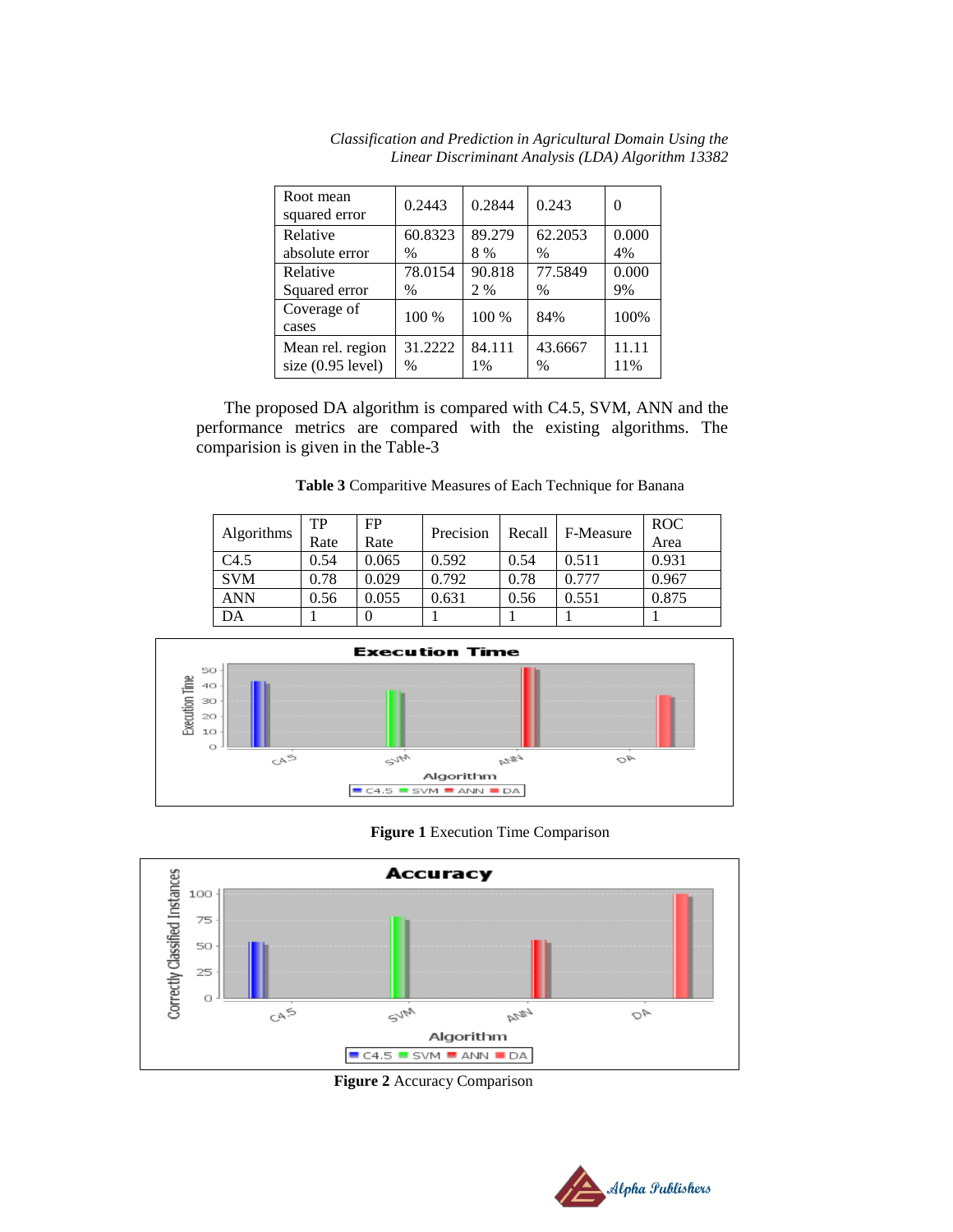*13383 M.C.S. Geetha et al.*



**Figure 3** Comparison of Precision



**Figure 4** Comparison of Recall

The results are visually shown through the figures 1,2,3 and 4.In Figure 1, the execution time of the proposed algorithm is compared with the existing algorithms. As well as in Figure 2, 3 and 4, the accuracy, precision and recall are compared. Through these performance metrics, it is proven that the proposed algorithms are betted then the existing algorithms in terms of performance.

As like banana, we have worked for Paddy crop also. The results and the description of the paddy are explained here. Initially, Nine attributes are taken as Q1 Q2 Q3 Q4 Q5 Q6 Q7 Q8 and Q9. Each attribute represents five symptoms. The illustration is shown below for the Q1

1) The disease can infect paddy at all growth stages and all aerial parts of the plant (Leaf, neck and node).

2) Among the three leaves and neck, infections are more severe.

3) Small specks originate on leaves - subsequently enlarge into spindleshaped spots(0.5 to 1.5cm length, 0.3 to 0.5cm width) with the ashy center.

4) Several spots coalesce -> big irregular patches

5) Seedling wilt or kretek

The sample Disease Names taken for the research is given below

- Bacterial Leaf Blight Xanthomonas oryzae pv.oryzae
- Blast Pyricularia grisea (P. oryzae)
- Brown Spot Helminthosporium oryzae

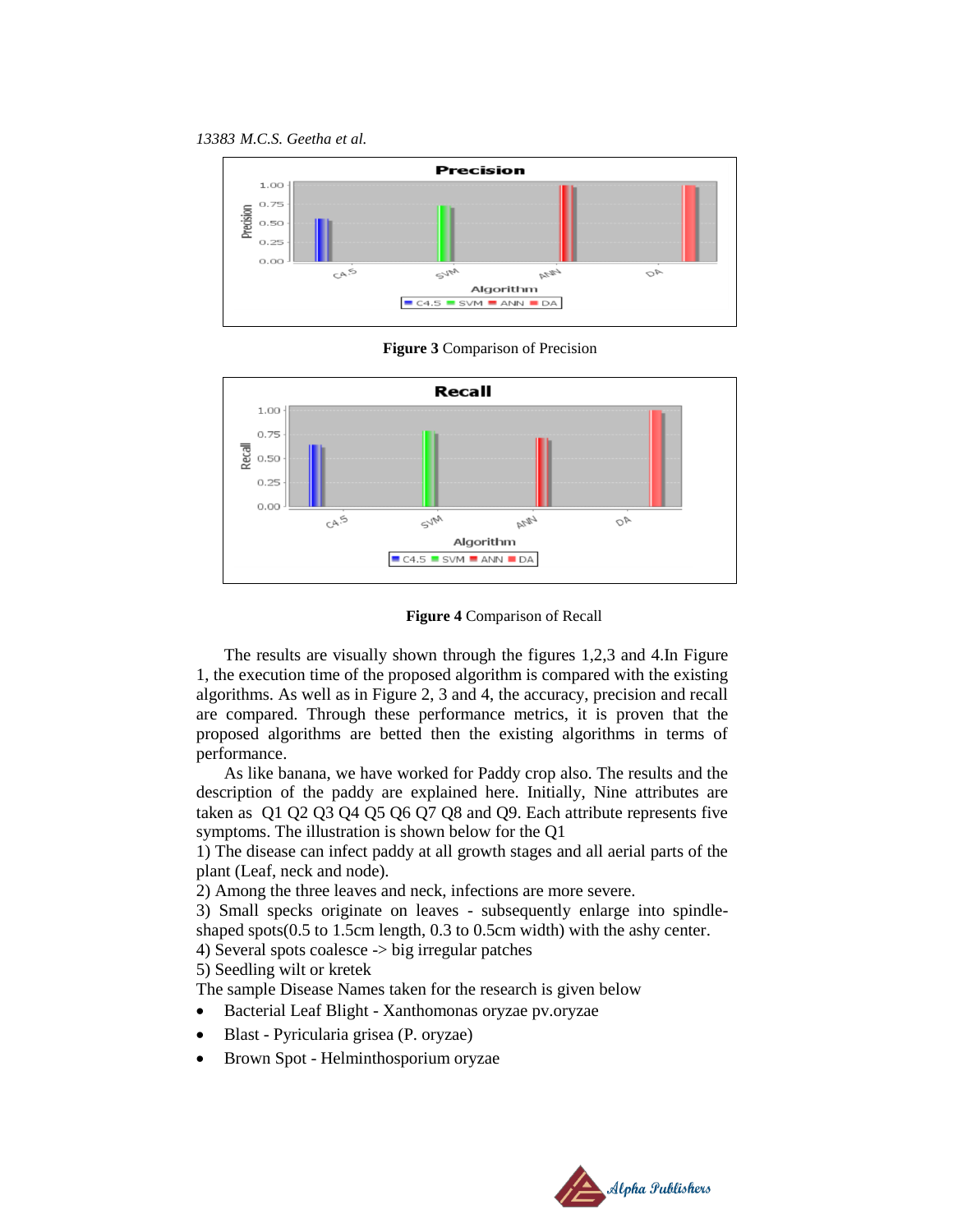- False Smut Ustilaginoidea virens
- Grain discolouration fungal complex
- Leaf streak Xanthomonas oryzae pv. Oryzicola
- Rice tungro disease Rice tungro virus (RTSV, RTBV)
- Sheath Blight Rhizoctonia Solani
- Sheath Rot Sarocladium oryzae

The Sample of 100 instances is taken as Training data for the paddy. The below-mentioned values are taken as Q1, Q2, Q3, Q4,Q5, Q6,Q7,Q8, Q9 and the disease name are shown in Table 4.

| <b>Attributes</b> |                |   |                |                |                |                |                |                |                       |
|-------------------|----------------|---|----------------|----------------|----------------|----------------|----------------|----------------|-----------------------|
|                   |                |   |                | Ų              |                | Q              | Ő              | Q              | Disease               |
|                   | 2              | 3 | 4              | 5              | 6              | $\tau$         | 8              | 9              |                       |
|                   |                | 3 |                | $\mathfrak{D}$ | 5              | $\overline{c}$ | 5              |                | Blast                 |
|                   | $\mathfrak{D}$ | 3 | $\mathfrak{D}$ |                |                | $\mathfrak{D}$ | 4              |                | Brown_Spot            |
| $\overline{2}$    | 5              | 5 | 3              | 3              |                | 4              | 5              | 2              | Grain_discolouration  |
| 5                 | 3              | 4 |                | 4              | 4              | 5              | 5              |                | Rice_tungro_disease   |
|                   | 5              |   |                | 4              |                |                | $\overline{c}$ | 3              | Bacterial_Leaf_Blight |
|                   | 5              | ↑ | $\overline{2}$ |                | $\overline{c}$ | 5              |                |                | <b>Blast</b>          |
| 3                 | 3              | 2 |                | $\overline{c}$ | 3              | $\overline{2}$ | 4              | 2              | Grain_discolouration  |
|                   | 3              |   | 5              | 3              | 4              | 4              | $\overline{c}$ | $\overline{c}$ | Sheath_Blight         |
| 3                 |                |   |                | 4              | 3              |                |                | 4              | Grain discolouration  |

**Table 4** Attributes with the Disease Name for Paddy

The Table-5 depicts the Paddy Training and Testing Error measures. It is compared with C4.5, SVM, ANN and DA algorithms

| Algorithms                              | C4.5            | <b>SVM</b>     | <b>ANN</b>      | DA       |  |
|-----------------------------------------|-----------------|----------------|-----------------|----------|--|
| No of instances                         | 100             | 100            | 100             | 100      |  |
| Correctly classified                    | 51              | 98             | 72              | 100      |  |
| Incorrectly classified                  | 49              | $\overline{c}$ | 28              | 0        |  |
| Kappa<br>Statistic                      | 0.4429          | 0.9774         | 0.6837          | 1        |  |
| Mean absolute error                     | 0.1283          | 0.173          | 0.0958          | $\Omega$ |  |
| Root mean squared error                 | 0.2532          | 0.2806         | 0.2043          | $\Omega$ |  |
| Relative absolute error                 | 65.1564<br>$\%$ | 87.860<br>7%   | 48.6444<br>$\%$ | 0.0001%  |  |
| Relative                                | 80.7308         | 89.461         | 65.1429         | 0.0001%  |  |
| Squared error                           | $\%$            | 5%             | $\%$            |          |  |
| Coverage of cases                       | 100%            | 100%           | 89%             | 100%     |  |
| Mean rel. region size<br>$(0.95$ level) | 40%             | 84.111<br>1%   | 38.4444<br>$\%$ | 11.1111% |  |

**Table 5** Testing Error Measures for Paddy

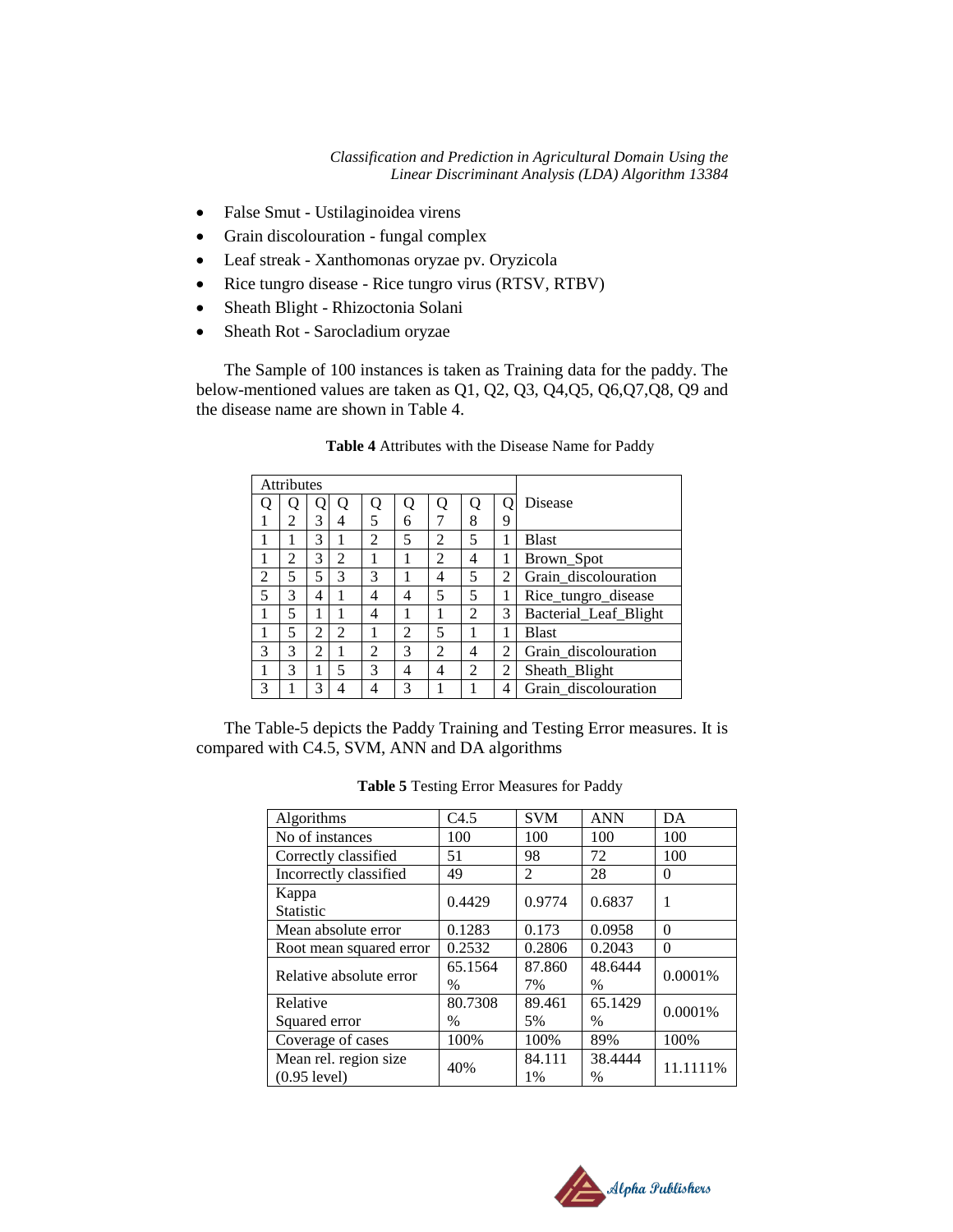The proposed DA algorithm is compared with C4.5, SVM, ANN and the performance metrics are compared with the existing algorithms. The comparison is given in the Table-6

|                   | TP   | FP    | Precision | Recall | $F-$    | <b>ROC</b> |
|-------------------|------|-------|-----------|--------|---------|------------|
| <b>Algorithms</b> | Rate | Rate  |           |        | Measure | Area       |
| C4.5              | 0.51 | 0.068 | 0.536     | 0.51   | 0.467   | 0.908      |
| <b>SVM</b>        | 0.98 | 0.003 | 0.983     | 0.98   | 0.98    | 0.998      |
| <b>ANN</b>        | 0.72 | 0.032 | 0.751     | 0.72   | 0.713   | 0.901      |
| DA                |      |       |           |        |         |            |

**Table 6** Comparative Measures of Each Technique for Paddy





**Figure 5** Comparison of Execution Time

**Figure 6** Comparison of Accuracy



**Figure 7** Comparison of Precision

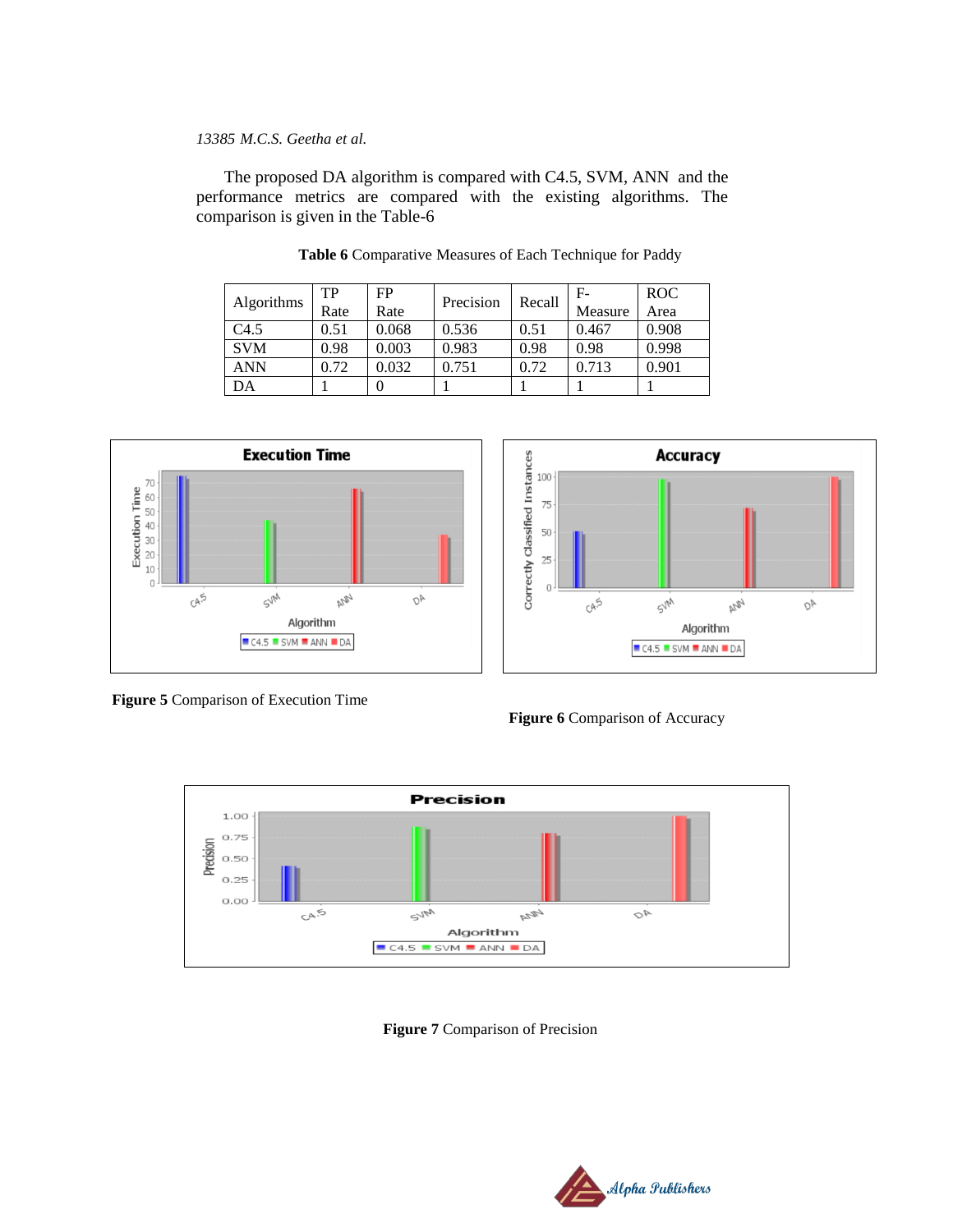*Classification and Prediction in Agricultural Domain Using the Linear Discriminant Analysis (LDA) Algorithm 13386*



**Figure 8** Comparison of Recall

The results are visually shown through the figures 5,6,7 and 8. In Figure 5, the execution time of the proposed algorithm is compared with the existing algorithms. As well as in Figure 6, 7and 8, the accuracy, precision and recall are compared. Through these performance metrics, it is proven that the proposed algorithms are betted then the existing algorithms in terms of performance.

We have experimented the same algorithm with the sugarcane crop also. The results and the description of the sugarcane are explained here. Initially, Seven attributes are taken as Q1 Q2 Q3 Q4 Q5 Q6 and Q7.Each attribute represents five symptoms. The illustration is shown below for the Q1

1) The spindle leaves (3rd and 14th)) show drying. At a later stage, stalks become hollow and discoloured.

2) Acervuli (black fruiting bodies) grow on peel and nodes. After dividing open the diseased stalk, an acid smell emanate.

3) The internal tissues are reddened with intermingle transverse white spots.

The sample Disease Names taken for the research is given below

- Grassy shoot
- Leaf\_scald\_disease
- Mosaic\_disease
- Pokkahboeng
- Red rot
- Red striped disease
- Rust
- Smut
- Sugarcane\_yellow\_leaf\_disease
- Wilt

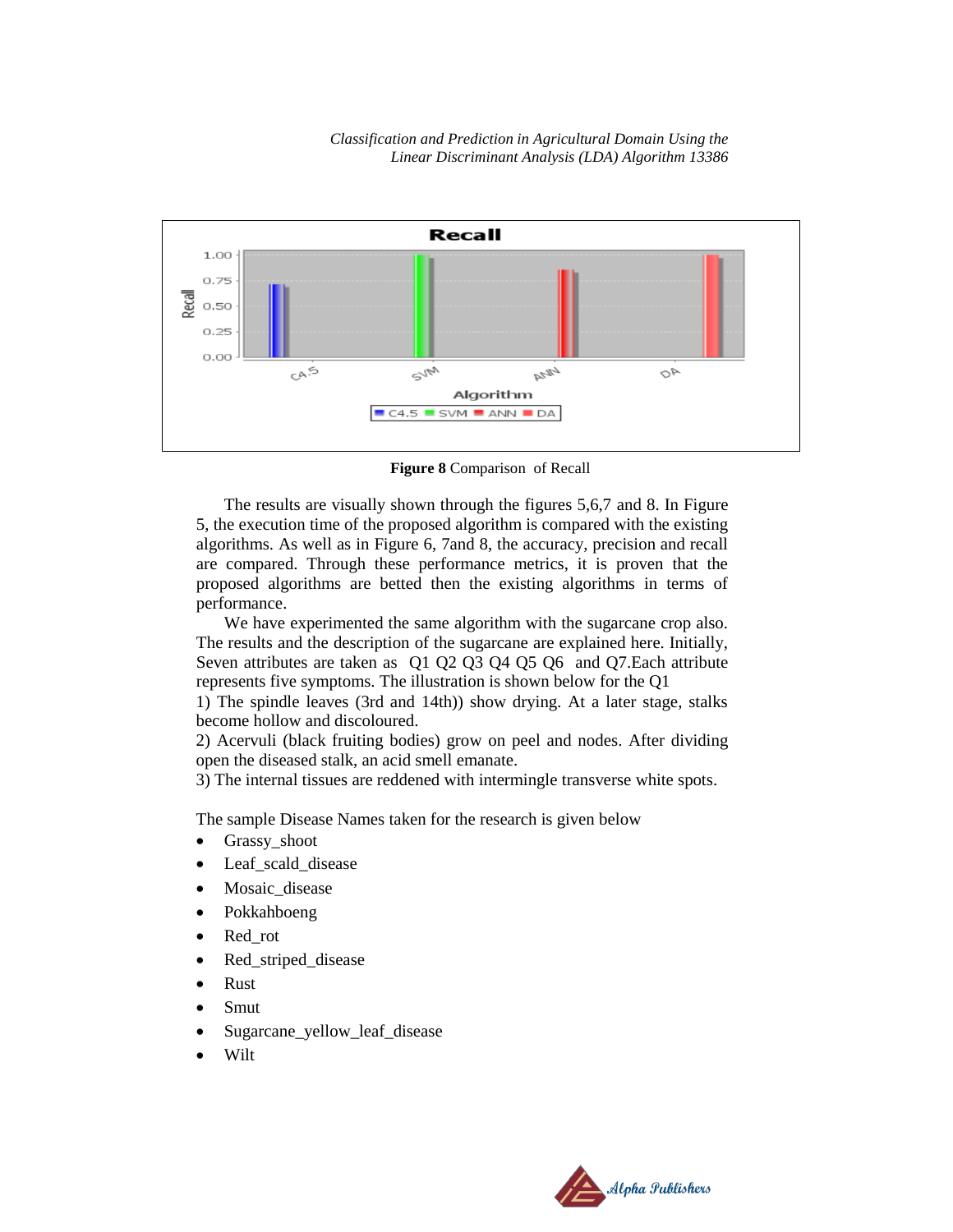The Sample of 100 instances is taken as Training data for the sugarcane. The below-mentioned values are taken as Q1, Q2, Q3, Q4, Q5, Q6,Q7, and the disease name are shown in Table 7.

|   | <b>Attributes</b> |                             |                |                |                          |                |                                   |
|---|-------------------|-----------------------------|----------------|----------------|--------------------------|----------------|-----------------------------------|
|   | O2                | Q3                          | O4             | Q5             | Q6                       | Q7             | Disease                           |
| 5 | 5                 | 2                           |                | $\overline{2}$ | 3                        | 3              | Red_striped_disease               |
|   |                   | $\mathfrak{D}$              |                |                | $\overline{\mathcal{L}}$ | $\overline{2}$ | Smut                              |
| 4 |                   | $\mathcal{D}_{\mathcal{A}}$ |                |                | $\mathcal{D}$            | 4              | Wilt                              |
| 4 |                   | 2                           | $\overline{2}$ | 3              | 4                        | 4              | Smut                              |
| 3 |                   | 4                           | 2              | 5              | 4                        | 5              | Pokkahboeng                       |
|   | 3                 | 5                           |                |                | $\mathfrak{D}$           | 4              | Red_rot                           |
|   | 3                 |                             | 4              | 5              | 3                        | 3              | Mosaic_disease                    |
| 3 |                   | 3                           | 3              | $\overline{2}$ | 5                        |                | Smut                              |
| 4 | 5                 | 3                           | 2              | 3              | 5                        |                | Sugarcane_yellow_leaf_diseas<br>e |

**Table 7** Attributes with the Disease Name for Sugarcane

The Table-8 depicts the Sugarcane Training and Testing Error measures. It is compared with C4.5, SVM , ANN and DA algorithms

| Algorithms                              | C4.5     | <b>SVM</b> | <b>ANN</b> | DA       |
|-----------------------------------------|----------|------------|------------|----------|
| No of instances                         | 100      | 100        | 100        | 100      |
| Correctly classified                    | 59       | 91         | 64         | 100      |
| Incorrectly<br>classified               | 41       | 9          | 36         | $\Omega$ |
| Kappa<br><b>Statistic</b>               | 0.5408   | 0.899      | 0.5972     | 1        |
| Mean absolute error                     | 0.0927   | 0.1604     | 0.1132     | $\Omega$ |
| Root mean squared<br>error              | 0.2153   | 0.2719     | 0.2238     | $\Omega$ |
| Relative absolute<br>error              | 51.827%  | 89.734%    | 63.3265%   | 0.0001%  |
| Relative Squared<br>error               | 72.0129% | 90.976%    | 74.8593%   | 0.0002%  |
| Coverage of cases                       | 100%     | 100%       | 89%        | 100%     |
| Mean rel. region<br>size $(0.95$ level) | 24.8%    | 82.3%      | 52.6%      | 10%      |

**Table 8** Testing Error Measures for Paddy

The proposed DA algorithm is compared with C4.5, SVM, ANN and the performance metrics are compared with the existing algorithms. The comparison is given in the Table-9

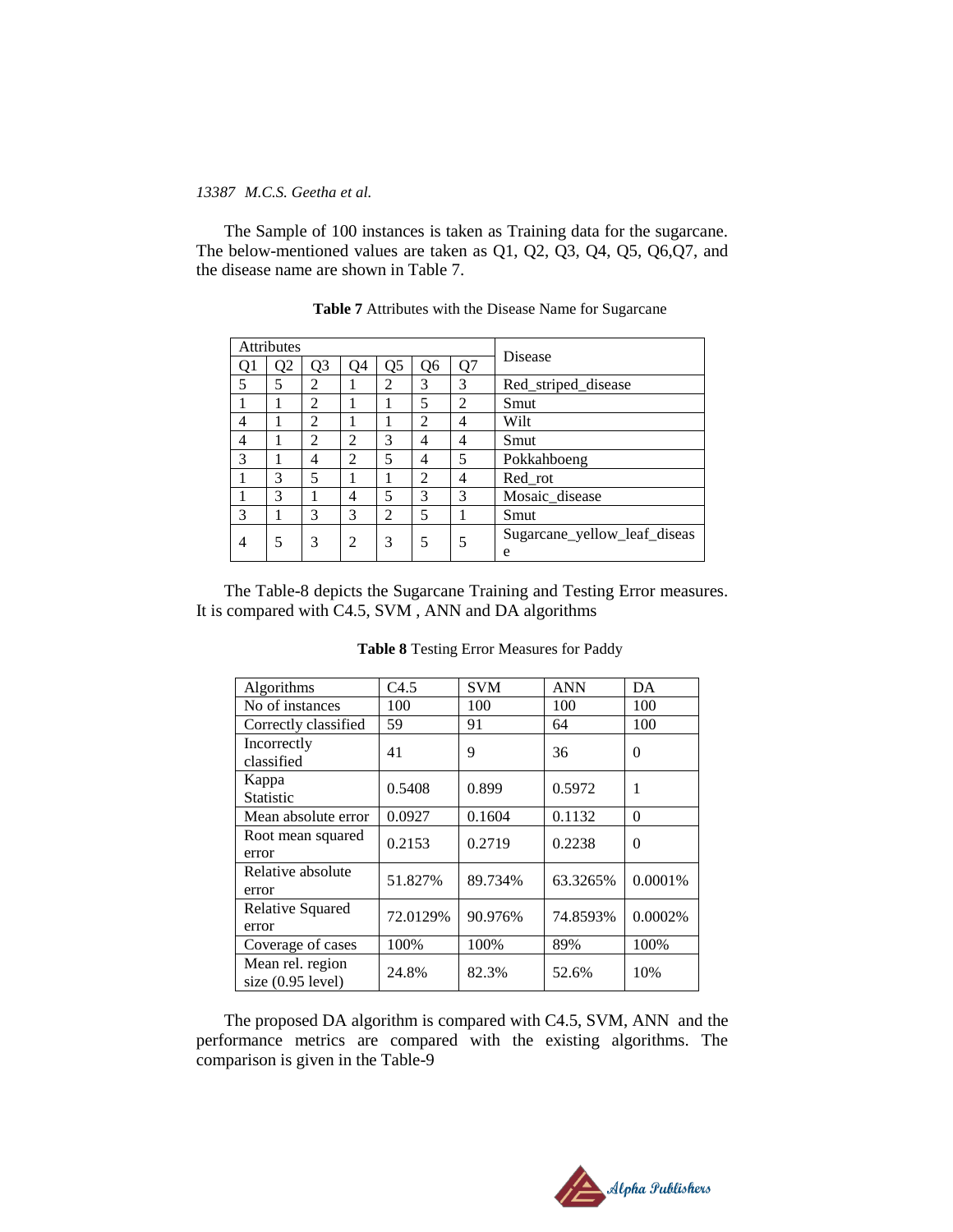*Classification and Prediction in Agricultural Domain Using the Linear Discriminant Analysis (LDA) Algorithm13388*

| <b>Algorithms</b> | TP   | FP    | Precision | Recall | F-Measure | <b>ROC</b> |
|-------------------|------|-------|-----------|--------|-----------|------------|
|                   | Rate | Rate  |           |        |           | Area       |
| C4.5              | 0.59 | 0.05  | 0.607     | 0.59   | 0.575     | 0.95       |
| <b>SVM</b>        | 0.91 | 0.014 | 0.92      | 0.91   | 0.912     | 0.99       |
| ANN               | 0.64 | 0.037 | 0.654     | 0.64   | 0.621     | 0.905      |
| DA                |      |       |           |        |           |            |

**Table 9** Comparative Measures of Each Technique for Sugarcane









Figure 11 Precision Comparison

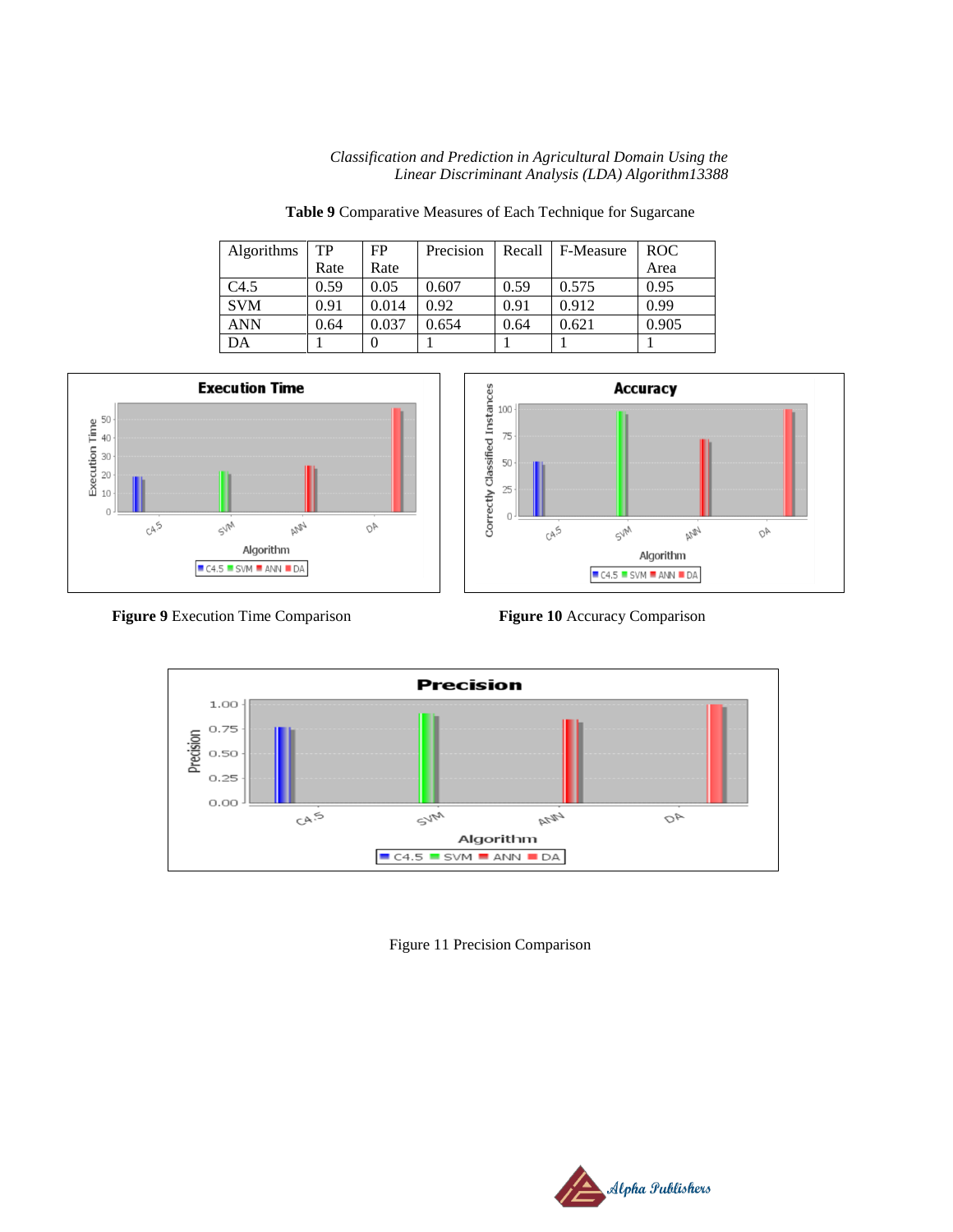

**Figure 12** Recall Comparison

The results are visually shown through the figures 9,10,11 and 12. In Figure 9, the execution time of the proposed algorithm is compared with the previous algorithms. As well as in Figure 10, 11 and 12, the accuracy, precision and recall are compared. Through these performance metrics, it is proven that the proposed algorithms are betted then the existing algorithms in terms of performance. Disadvantage of SVM is it's hard to decide best parameters when training information is not linearly divisible.

#### **6 Conclusion**

Agriculture is an innovative area of research and is anticipated to develop in the upcoming. There is a lot of work to be done in this future and mind-blowing research area. A multidisciplinary method of combining computation with agriculture would assist in predicting/manage crops efficiently. This paper analyzed the various feature sets of different data mining classifiers to forecast crop diseases effectively.

 Use of LDA Models for Crop Disease Predictions Current work on banana, paddy and sugarcane forecasts has emerged as a useful tool for future prognosis modelling. Experimental methods are integrated with dynamic models, which are acceptable methods to comprehend systems' dynamics better. To date, only many regression and neural networks have been comprehensively utilized to predict plant diseases in different parts of the world. The high predictive accuracy of the latest ML techniques such as LDA, as shown in the current study, would enable control systems that make more proficient predictions and reduce yield losses.

## **References**

[1] Anuradha Badage. "Crop Disease Detection using Machine Learning: Indian Agriculture", International Research Journal of Engineering and Technology (IRJET), Vol. 5, no. 9, pp. 866-869, 2018.

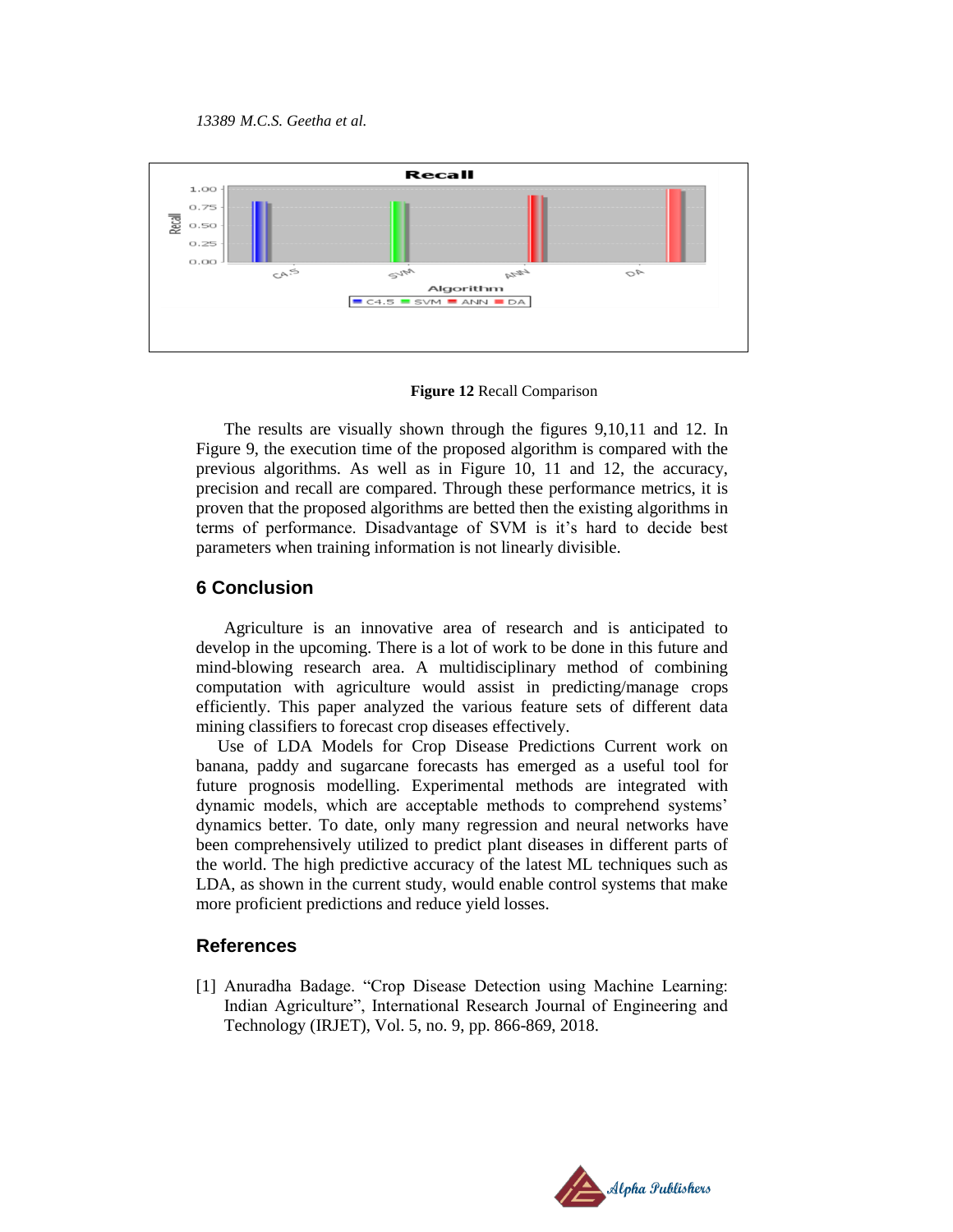- [2] P. Revathi, R. Revathi and Dr.M.Hemalatha. "Comparative Study of Knowledge in Crop Diseases Using Machine Learning Techniques", International Journal of Computer Science and Information Technologies, Vol. 2, no. 5, pp. 2180-2182, 2011.
- [3] B. Devika, B. Ananthi. "Analysis Of Crop Yield Prediction Using Data Mining Technique To Predict Annual Yield Of Major Crops", International Research Journal of Engineering and Technology, Vol. 5, no. 12, pp. 1460-1465, 2018.
- [4] D.S.Mokashi, P.M.Ghodke, A.S.Chadchankar. "Crop Disease Prediction Using Data Mining Method", International Journal of Innovative Research in Engineering & Multidisciplinary Physical Sciences, Vol. 6, no. 5, pp. 229-230, 2014.
- [5] A.Nithya, Dr.V.Sundaram. "Wheat disease identification using Classification Rules", International Journal of Scientific & Engineering Research, Vol. 2, no. 9, 2011.
- [6] U. Ayub and S. A. Moqurrab. "Predicting crop diseases using data mining approaches: Classification", 1st International Conference on Power, Energy and Smart Grid (ICPESG), 2018.
- [7] Rakesh Kaundal, Amar S Kapoor and Gajendra PS Raghava. "Machine learning techniques in disease forecasting: a case study on rice blast prediction", BMC Bioinformatics, Vol. 7, 2006.
- [8] Jagadeesh D.Pujari, Rajesh Yakkundimath and Abdulmunaf. Syedhusain Byadgi. "SVM and ANN Based Classification of Plant Diseases Using Feature Reduction Technique", International Journal of Interactive Multimedia and Artificial Intelligence, Vol. 3, no. 7, pp. 7-14, 2007.
- [9] Anuradha, Kuldeep Kaswan, Sugandha Singh. "Two Stage Classification Model for Crop Disease Prediction", International Journal of Computer Science and Mobile Computing, Vol. 4, no. 6, pp. 254-259, 2015.
- [10] Cora B. Perez-Ariza. "Prediction of Coffee Rust Disease Using Bayesian Networks", 6th European Workshop on Probabilistic Graphical Models, pp. 259-266, 2012.
- [11] Savita N. Ghaiwat, Parul Arora. "Detection and Classification of Plant Leaf Diseases Using Image processing Techniques: A Review", International Journal of Recent Advances in Engineering and Technology, Vol. 2, no. 3, pp. 2347-2812, 2014.
- [12] Haiguang Wang, Guanlin Li, Zhanhong Ma, Xiaolong Li. "Image Recognition of Plant Diseases Based on Backpropagation Networks",  $5<sup>th</sup>$ International Congress on Image and Signal Processing (CISP), 2013.
- [13] Paul PA, Munkvold G.P., "Regression and Artificial Neural Network Modeling for the Prediction of Gray Leaf Spot of Maize", Phytopathology, Vol. 95, no. 4, pp. 388-396, 2005.
- [14] M. G. Hill, P. G. Connolly, P. Reutemann and D. Fletcher. "The use of data mining to assist crop protection decisions on kiwifruit in New Zealand", Computers and electronics in agriculture, Vol. 108, pp. 250- 257, 2014.
- [15] D. C. Corrales, J. C. Corrales and A. Figueroa-Casas. "Towards" detecting crop diseases and pest by supervised learning", Ingenieríay Universidad, Vol. 19, no. 1, pp. 207-228, 2015.

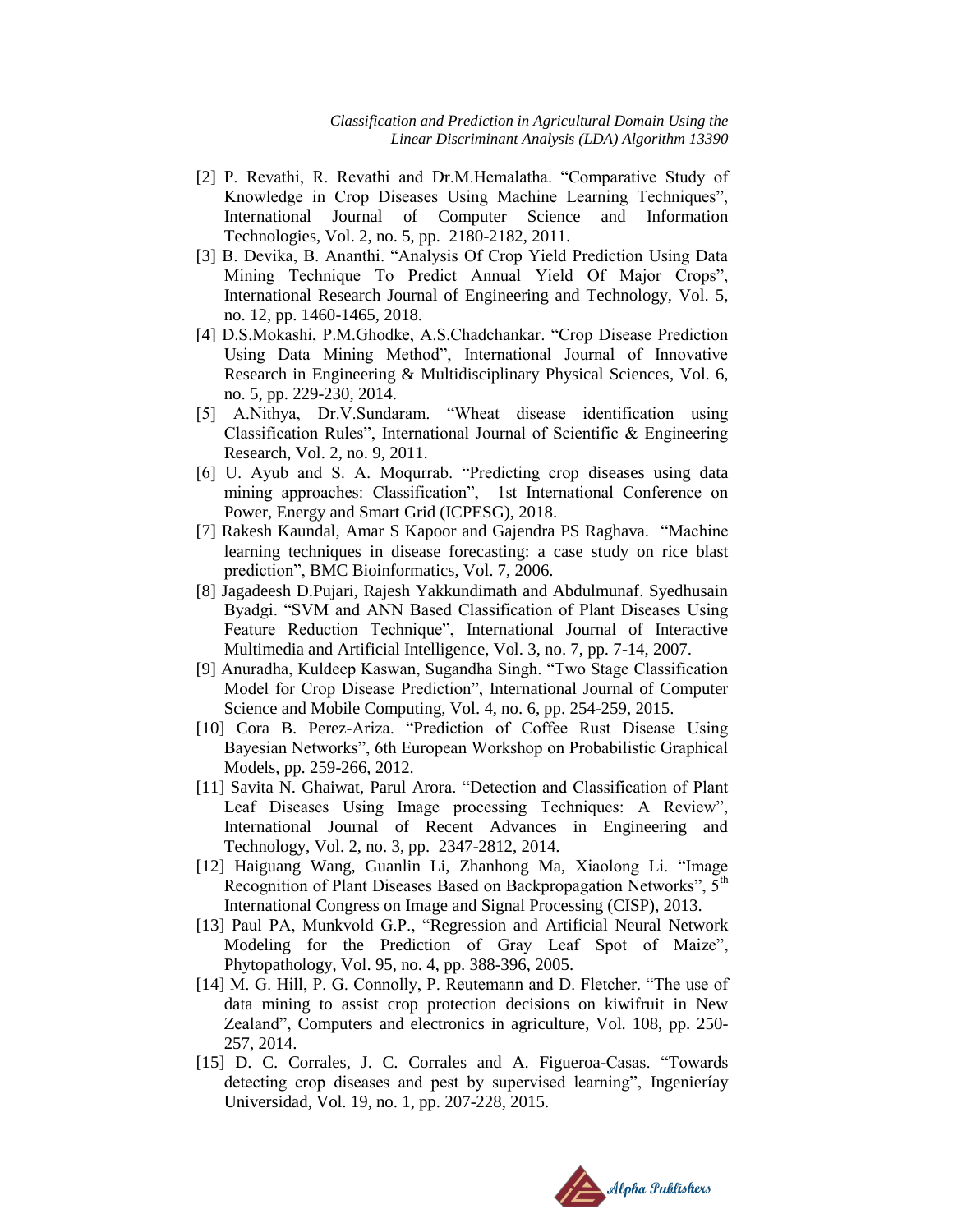- [16] Uno Y, Prasher SO, Lacroix R, Goel PK, Karimi Y, Viau A, Patel RM. "Artificial neural networks to predict corn yield from compact airborne spectrographic imager data", Comput Electron Agr., Vol. 47, no. 2, pp. 149-161, 2005.
- [17] El-Telbany M, Warda M, El-Borahy M. "Mining the classification rules for egyptian rice diseases", Int., Arab J., Inf., Technology, Vol. 3, no. 4, pp. 303-307, 2006.
- [18] Diriba Z, Borena B. "Application of data mining techniques for crop productivity prediction", HiLCoE Journal of Computer Science and Technology, Vol. 1, pp. 151-155, 2013.
- [19] Ashwinirani, Vidyavathi BM. "Ameliorated methodology for the design of sugarcane yield prediction using decision tree", Compusoft - An International Journal of Advanced Computer Technology, Vol. 4, no. 7, pp. 1882-1889, 2015.
- [19] Veenadhari S, Mishra B, Singh CD. "Soyabean productivity modelling using decision tree algorithms", International Journal of Computer Applications, Vol. 27, no. 7, pp. 11-15, 2011.
- [20] Prashanth Gupta. "Decision Trees in Machine Learning ", Towards Data Science, 2017. Available online: https://towardsdatascience.com/
- [21] Revathy [Rathinasamy,](https://www.researchgate.net/profile/Revathy_Rathinasamy) [Lawrance](https://www.researchgate.net/profile/Lawrance_Raj) Raj. "Classifying crop pest data using C4.5 algorithm", IEEE International Conference on Intelligent Techniques in Control, Optimization and Signal Processing (INCOS), 2018.
- [22] N. Gandhi, L. J. Armstrong, O. Petkar and A. K. Tripathy. "Rice crop yield prediction in India using support vector machines", 13th International Joint Conference on Computer Science and Software Engineering (JCSSE), 2016.
- [23] [Gniewko Niedbała.](https://www.sciencedirect.com/science/article/pii/S2095311918621100#!) "Simple model based on artificial neural network for early prediction and simulation winter rapeseed yield", [Journal of](https://www.sciencedirect.com/science/journal/20953119)  [Integrative Agriculture,](https://www.sciencedirect.com/science/journal/20953119) [Vol. 18, no. 1,](https://www.sciencedirect.com/science/journal/20953119/18/1) pp. 54-61, 2019.
- [24] Khan, Firoz. "Detecting malicious URLs using binary classification through ada boost algorithm", International Journal of Electrical & Computer Engineering, Vol. 10, no. 1, 2020.
- [25] Kandhasamy, J. Pradeep. "Diagnosis of diabetic retinopathy using multi level set segmentation algorithm with feature extraction using SVM with selective features", Multimedia Tools and Applications, Vol. 79, pp. 10581-10596, 2019.
- [26] Khan, Firoz. "A digital DNA sequencing engine for ransomware detection using machine learning", IEEE Access, Vol. 8, pp. 119710- 119719, 2020.
- [27] Ramasamy, Lakshmana Kumar, Seifedine Kadry, and Sangsoon Lim. "Selection of optimal hyper-parameter values of support vector machine for sentiment analysis tasks using nature-inspired optimization methods", Bulletin of Electrical Engineering and Informatics, Vol. 10, no. 1, pp. 290-298, 2020.